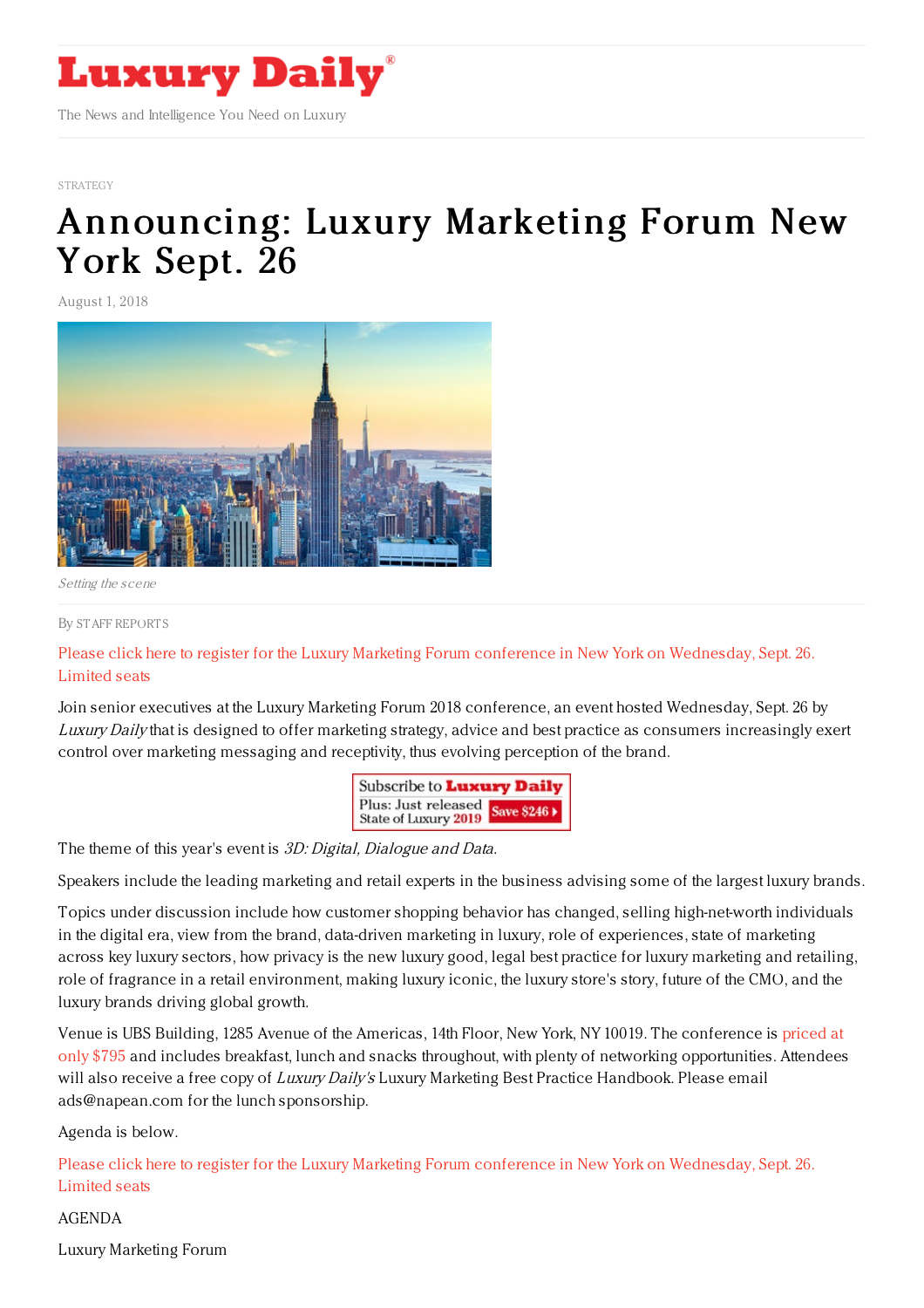3D: Digital, Dialogue and Data

A Luxury Daily event focused on the how consumer dialogue and permission are the new marketing

Date: Wednesday, Sept. 26, 2018

Venue: UBS Building, 1285 Avenue of the Americas, 14th Floor, New York, NY 10019

7:30 a.m. 8:15 a.m.

Breakfast and Registration

8:15 a.m. 8:30 a.m.

Welcome Address Mickey Alam Khan, editor in chief, Luxury Daily

Seth Rutman, vice president for wealth management, JPR Group, UBS Financial Services

8:30 a.m. 9 a.m.

Keynote

How Customer Shopping Behavior Has Changed and What it Means for Luxury

Digital tools and ecommerce services such as Amazon and Net-A-Porter, along with brands' online and mobile stores, have armed affluent consumers with more information, price transparency and delivery expectations not all of which can be easily executed by luxury marketers. How should brands shape their marketing and retail strategies, as well as their holiday push, in the face of these challenges?

Robert Samuels, executive director equity sector strategist Americas, UBS Wealth Management Chief Investment **Office** 

9 a.m. 9:30 a.m.

How to Sell High-Net-Worth Clients in the Digital Era

Today's luxury customers no longer perceive that they need store sales associates in the same way as they did in the past. Sales associates' influencer status has dropped to #3 after friends and social media. Store associates' currency with clients has changed from product and information to relationship, but many of them are in denial. Customers are changing faster then sales teams are adapting. How should luxury marketers close the skills gap to attract, sell and retain affluent customers? How to adopt new behavior and weed out old practices that annoy today's clients?

Martin Shanker, president, Shanker Inc.

9:30 a.m. 10 a.m.

Fireside chat

View from the Brand: Residences at Mandarin Oriental

Luxury marketers are in the crosshairs of demanding consumers and rapid technology evolution that has upended marketing as you know it. How are executives in charge of marketing reacting? And how are their organizations reacting? The Residences at Mandarin Oriental, which offers its affluent buyers the amenities of a luxury hotel with the comforts of a private home, shows the way.

Adelina Wong Ettelson, head of residences marketing, The Residences at Mandarin Oriental

Mickey Alam Khan, editor in chief, Luxury Daily

10 a.m. 10:30 a.m.

Networking and Refreshments Break

 $10:30$  a.m. 11 a.m.

Panel

## Data-Driven Marketing in Luxury

Digital marketing and advertising spending this year in the United States will surpass spending on traditional platforms. Digital data about consumers will fuel such marketing and advertising. So where is marketing in luxury headed with all the changes? Challenges include finding talent who understand luxury through consumers' eyes,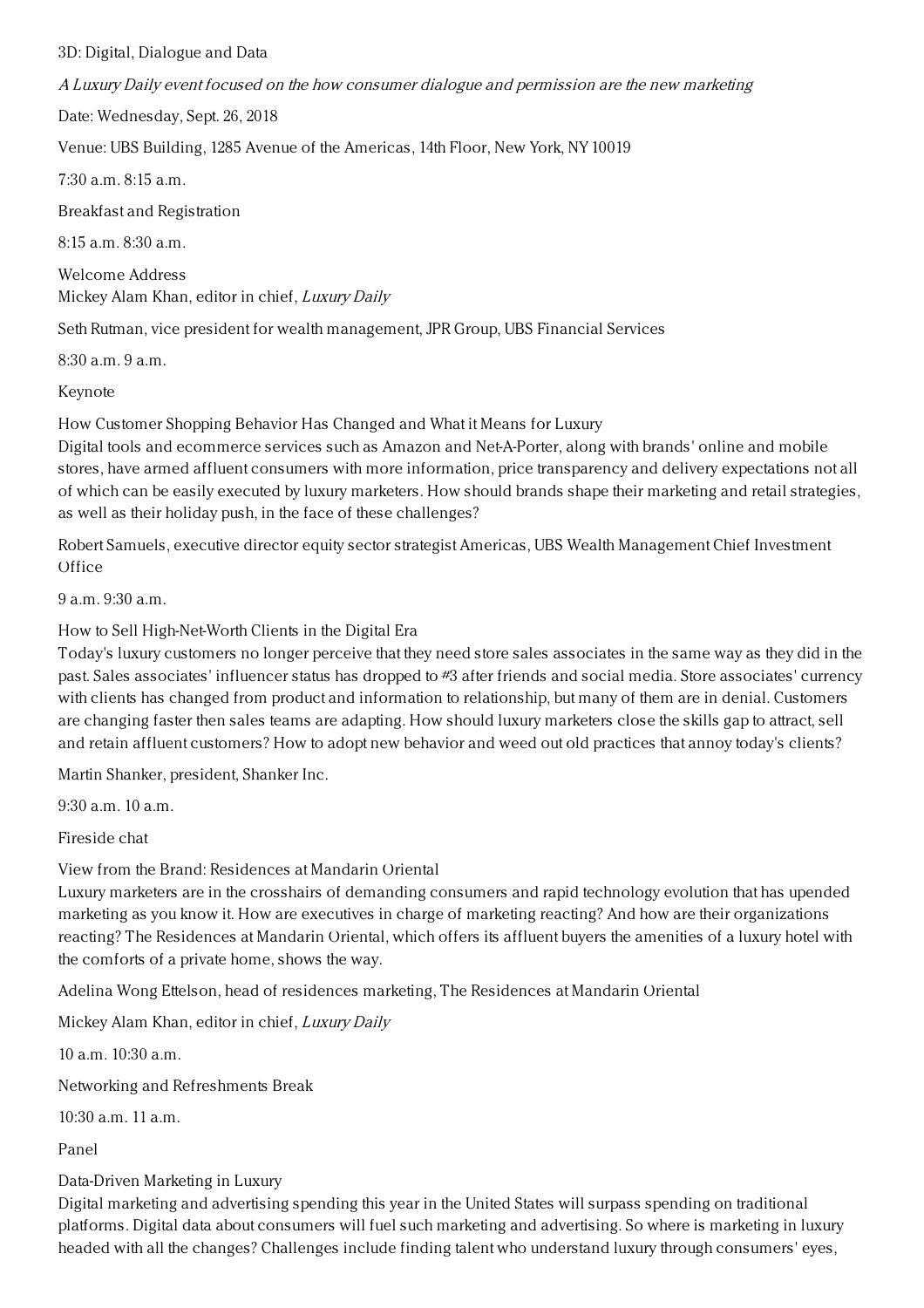and how data is collected, analyzed and used with the European Union's GDPR in force and the new California law that takes effect in 2020. And who is educating the future leaders of luxury brands?

Stephen Kraus, chief of insights, SimilarWeb

Kristie McGowan, director for global luxury and management, North Carolina State University

Alberto C. Milani, chief design and development officer, Berkshire Hathaway's Richline Group luxury division, and president, Italy America Chamber of Commerce New York and NAFTA Area

Moderator: Bob Shullman, founder/CEO, The Shullman Research Center

 $11 a m$   $11: 30 a m$ 

Role of Experiences in a Luxury Environment

The buzz is that seeking unique experiences is replacing possessing material goods, marking the movement of luxury consumer dollars. How does this translate in the retail environment for monobrand and department stores? How should marketers go above and beyond to deliver experiences that get customers coming back to stores, both in bricks and mortar and digitally?

Ken Nisch, chairman, JGA

 $11:30$  a.m. Noon

Rise of Human-Centric Retail Stacy Kemp, principal, marketing and customer strategy practice, Deloitte

Noon to 1 p.m.

Sponsored Lunch Hour

12:10 p.m. 12:30 p.m.

Privacy is the New Luxury Good

Consumers with enough disposable income will use a disproportionate amount of their money to "buy back" their privacy and raise their social status. The goods they buy will signal to society that they can afford to maintain their sovereignty and still function in society. In due course, social and commercial tides will turn, as the tools to manage privacy get better and more accessible. The world's societies and economies will transform. The question is, how?

Michael J. Becker, managing partner, Identity Praxis

1 p.m. 1:30 p.m.

State of Marketing Across Key Luxury Sectors

A sector-by-sector look at how marketing has changed and what it means for luxury brands and retailers as their peers adapt or lead. Sectors examined include retail, leather goods and accessories, apparel, automotive, hospitality, real estate, fragrance and personal care, watches and jewelry, home furnishings and financial services.

Milton Pedraza, CEO, Luxury Institute

1:30 p.m. 2 p.m.

Fireside chat

Optimizing strategy and tactics on Facebook and Instagram Morin Oluwole, head of luxury, Facebook and Instagram

2 p.m. 2:30 p.m.

Legal Best Practice for Luxury Marketing and Retailing

How should luxury brands and retailers navigate advertising, marketing, media buying and retailing in an era of increasing regulation from the European Union and states such as California? How should they handle thorny issues to the marketers, that is such as privacy and ownership of data? What are some of the legal issues currently being heard in courts and what are likely to end up before judges in the year ahead as digital media and commerce change marketing and retail?

Rania V. Sedhom, managing partner, Sedhom Law Group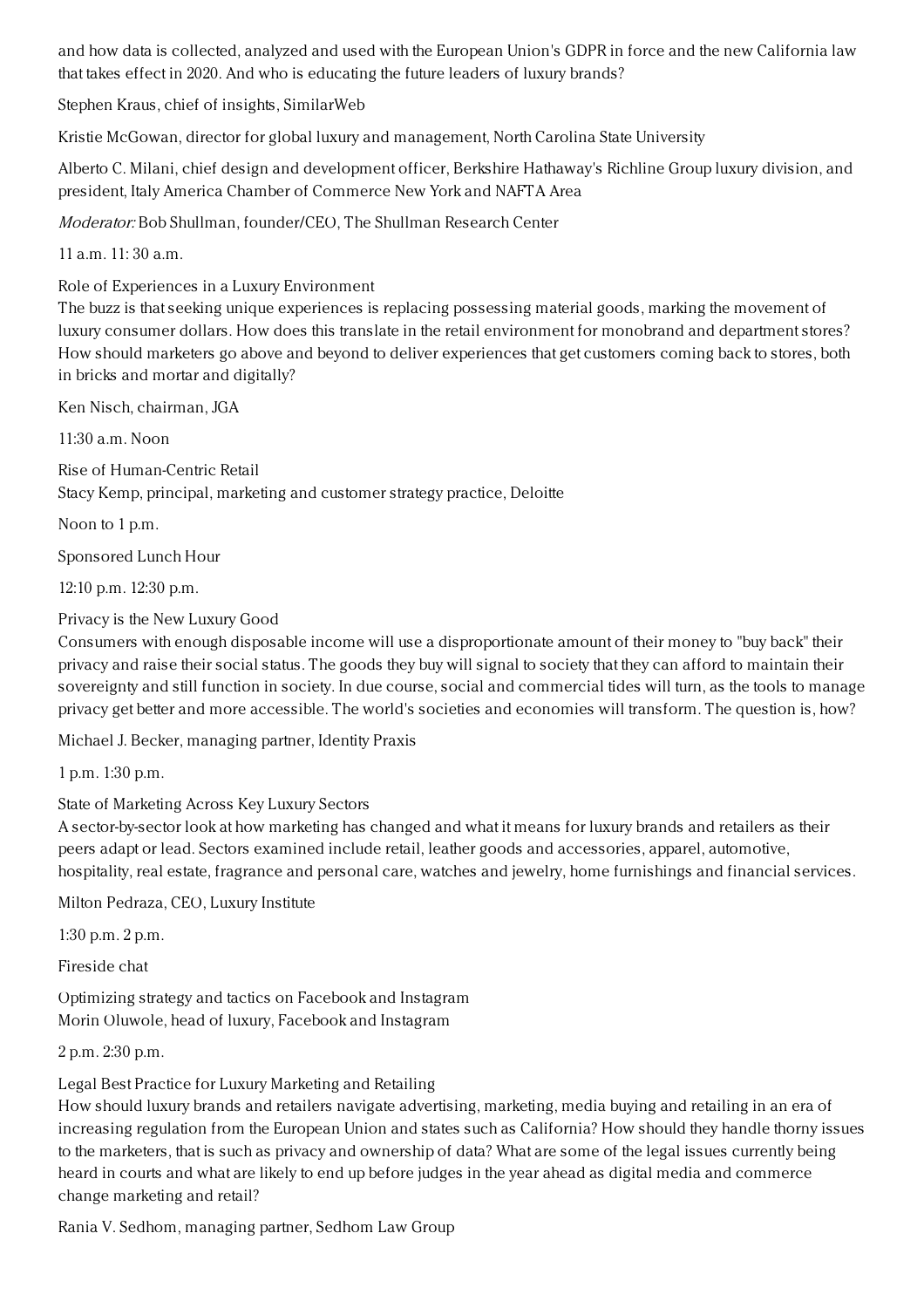2:30 p.m. 3 p.m.

Networking and Refreshment Break

3 p.m. 4 p.m.

Fireside Chats

Candid discussions on the role of scent in-store, how luxury are stores and their story, turning luxury products iconic, and the future of the chief marketing officer.

Role of Fragrance in a Retail Environment Sue Phillips, bespoke perfumier and founder/CEO, Scenterprises

Making Luxury Iconic: Parallels With Art Lisa Koenigsberg, founder/president, Initiatives in Art and Culture

What is the Luxury Store's Story? Marie Driscoll, founder/principal, Driscoll Advisors

Future of the CMO Greg Paull, cofounder, R3

Moderator: Mickey Alam Khan, editor in chief, Luxury Daily

4 p.m. 4: 30 p.m.

4:30 p.m. 5 p.m.

The Luxury Brands Driving Global Growth

Luxury brands grew 28 percent in brand value in 2018, compared to just 4 percent in 2017, according to the BrandZ Most Valuable Global Brands Report from Kantar Millward Brown and ad agency conglomerate WPP. The way luxury is defined has expanded, as younger consumers discover new niche brands and older customers seek traditional luxury products, but also find satisfaction and express individuality with exclusive experiences as well as philanthropy. What are the drivers of luxury brand growth this past year, including unique brand experiences, new uses of data and technology, and the rise of streetwear influence?

Sana Carlton, group senior vice president, Kantar Millward Brown

5 p.m. 5:10 p.m.

4 D's from the Luxury Marketing Forum 2018 What marketers should keep doing, stop doing, start doing and do differently.

Mickey Alam Khan, editor in chief, Luxury Daily

Conference wraps

Luxury Daily reserves the right to alter the agenda or change the venue. Refunds will not be given after 12.01 a.m. on Monday, Sept. 24, 2018

Please click here to register for the Luxury Marketing Forum conference in New York on [Wednesday,](file:///conference-page) Sept. 26. Limited seats

Hotels in the Midtown Manhattan neighborhood:

[Mandarin](http://www.mandarinoriental.com/newyork/?htl=MONYC&eng=google&src=local) Oriental New York

 $80$  Columbus Park at  $60^{\rm th}$  Street, New York, NY 10023; tel: 212-805-8800

[Please](http://www.mandarinoriental.com/newyork/?htl=MONYC&eng=google&src=local) click here for the Web site

Trump Hotel Central Park

One Central Park West, New York, NY, 10023; tel: 212-299-1000

[Please](https://www.trumphotelcollection.com/central-park/) click here for the Web site

Hudson New York

356 W 58<sup>th</sup> Street, New York, NY 10019; tel: 212-554-6000